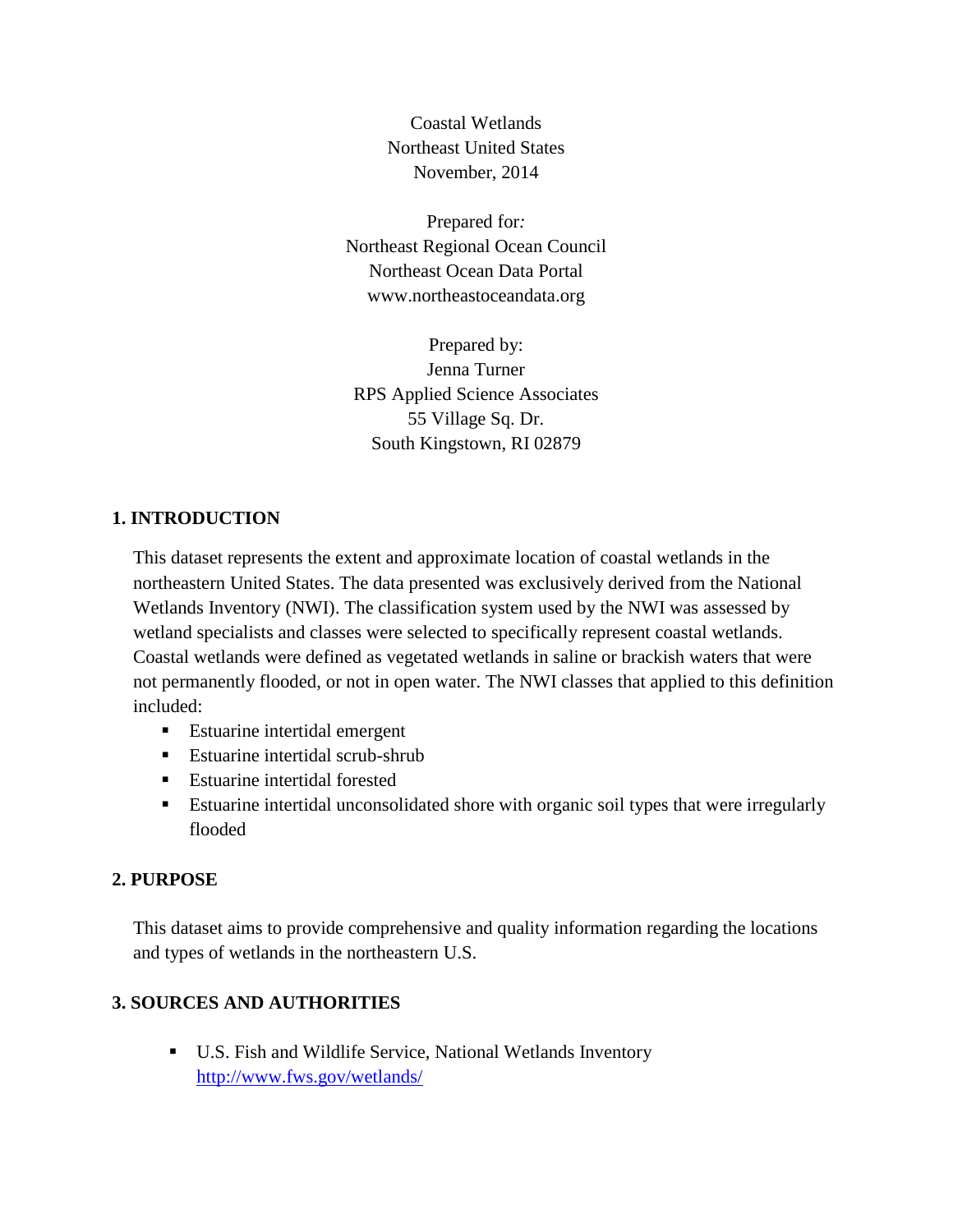• North Atlantic Landscape Conservation Cooperative, Coastal Update to the National Wetlands Inventory [http://northatlanticlcc.org/projects/rapid-update-to-coastal-nwi/coastal-update-to-the](http://northatlanticlcc.org/projects/rapid-update-to-coastal-nwi/coastal-update-to-the-national-wetlands-inventory)[national-wetlands-inventory](http://northatlanticlcc.org/projects/rapid-update-to-coastal-nwi/coastal-update-to-the-national-wetlands-inventory)

### **4. DATABASE DESIGN AND CONTENT**

Native storage format: ArcGIS File Geodatabase – simple feature class

#### Feature Types:

Polygons representing coastal wetland features

#### Data Dictionary:

| Line | <b>Name</b>     | Definition                                 | <b>Type</b>     | Size   |
|------|-----------------|--------------------------------------------|-----------------|--------|
| 1    | <b>OBJECTID</b> | Uniquely identifies a feature              | <b>OBJECTID</b> | $\ast$ |
| 2    | Shape           | Geometric representation of the feature    | geometry        | $\ast$ |
| 3    | attribute       | Alphanumeric code identifying the wetland  | text            | 20     |
|      |                 | classification of the polygon based on NWI |                 |        |
|      |                 | wetland codes                              |                 |        |
| 4    | wetlandsType    | Type of wetland                            | text            | 50     |
| 5    | acres           | Area of wetland polygon in acres           | double          | $\ast$ |
| 6    | Shape_Length    | Length of feature in internal units        | double          | $\ast$ |
|      | Shape_Area      | Area of feature in internal units          | double          | $\ast$ |

Feature Class Name: CoastalWetlands

Total Number of Unique Features: 14791

Dataset Status: Complete

## **5. SPATIAL REPRESENTATION**

Geometry Type: vector polygon Reference System: GCS North American 1983 Horizontal Datum: North American Datum 1983 Ellipsoid: Geodetic Reference System 1980

XY Resolution: XY Scale is 1000000000.0000001 Tolerance: 0.0000000089831528411952117

Geographic extent: -74.34 to -66.98, 40.50 to 45.10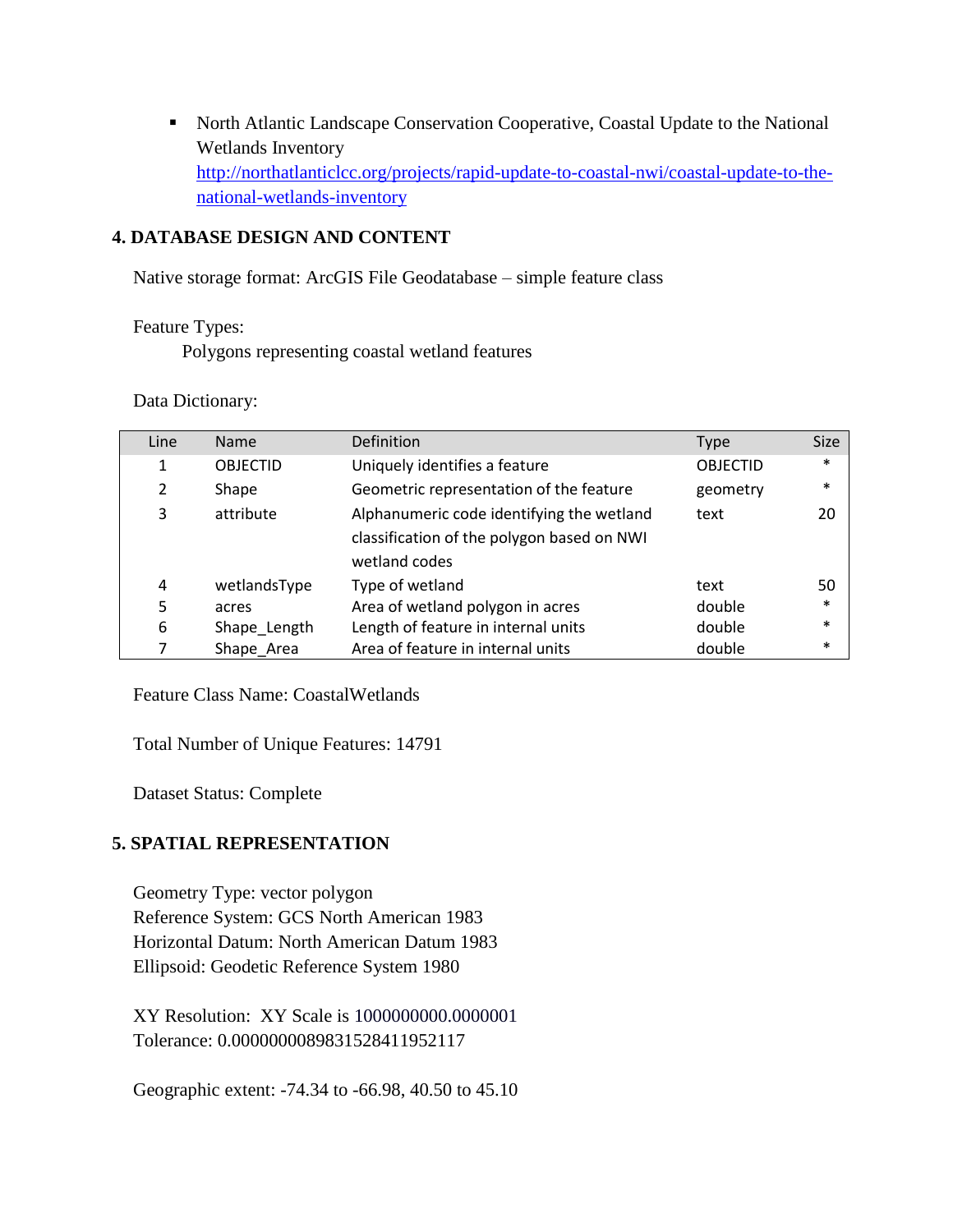IS0 19115 Topic Category: environment, oceans

Place Names: Place Names: Connecticut, Maine, Massachusetts, New Hampshire, New York, Rhode Island

Recommended Cartographic Properties:

(Using ArcGIS ArcMap nomenclature)

Simple Fill Symbol: outline color: same as fill, outline width: 2, color model: HSV Phragmites australis: 40-100-100 Unconsolidated Shore Organic Irregularly Flooded: 0-25-100 Scrub-Shrub Wetland Coniferous: 40-86-75 Scrub-Shrub Wetland Deciduous: 37-60-54 Emergent Non-persistent Wetland: 100-47-84 Emergent Persistent Wetland: 122-58-74 Forested Wetland: 160-100-45

Scale range for optimal visualization: 50,000 to 3,500,000

### **6. DATA PROCESSING**

Processing environment: ArcGIS 10.1 SP1, Windows 7 Professional, Intel Core i5 CPU

|               | <b>Process Steps Description</b>                                                          |
|---------------|-------------------------------------------------------------------------------------------|
|               | Downloaded updated NWI data from the U.S. Fish and Wildlife Service                       |
| 1             | PROJECTED polygons from each state dataset from NAD 1983 Albers to GCS North American     |
|               | Datum 1983                                                                                |
| $\mathcal{P}$ | SELECTED polygons determined to represent coastal wetlands by applying the SQL statement: |
|               | "attribute" LIKE 'E2US4P%' OR "attribute" LIKE 'E2EM%' OR "attribute" LIKE 'E2SS%' OR     |
|               | "attribute" LIKE 'E2FO%'                                                                  |
| 3             | EXPORTED selected coastal wetlands polygons to new feature class for each state           |
| 4             | DELETED identical, overlapping polygons between state datasets                            |
| 5             | MERGED datasets from each state                                                           |

## **7. QUALITY PROCESS**

Attribute Accuracy: Original attribute descriptions and codes from the NWI were retained.

Logical Consistency: Polygon and chain-node topology are present. Every polygon has a label. No topological changes were made from source data.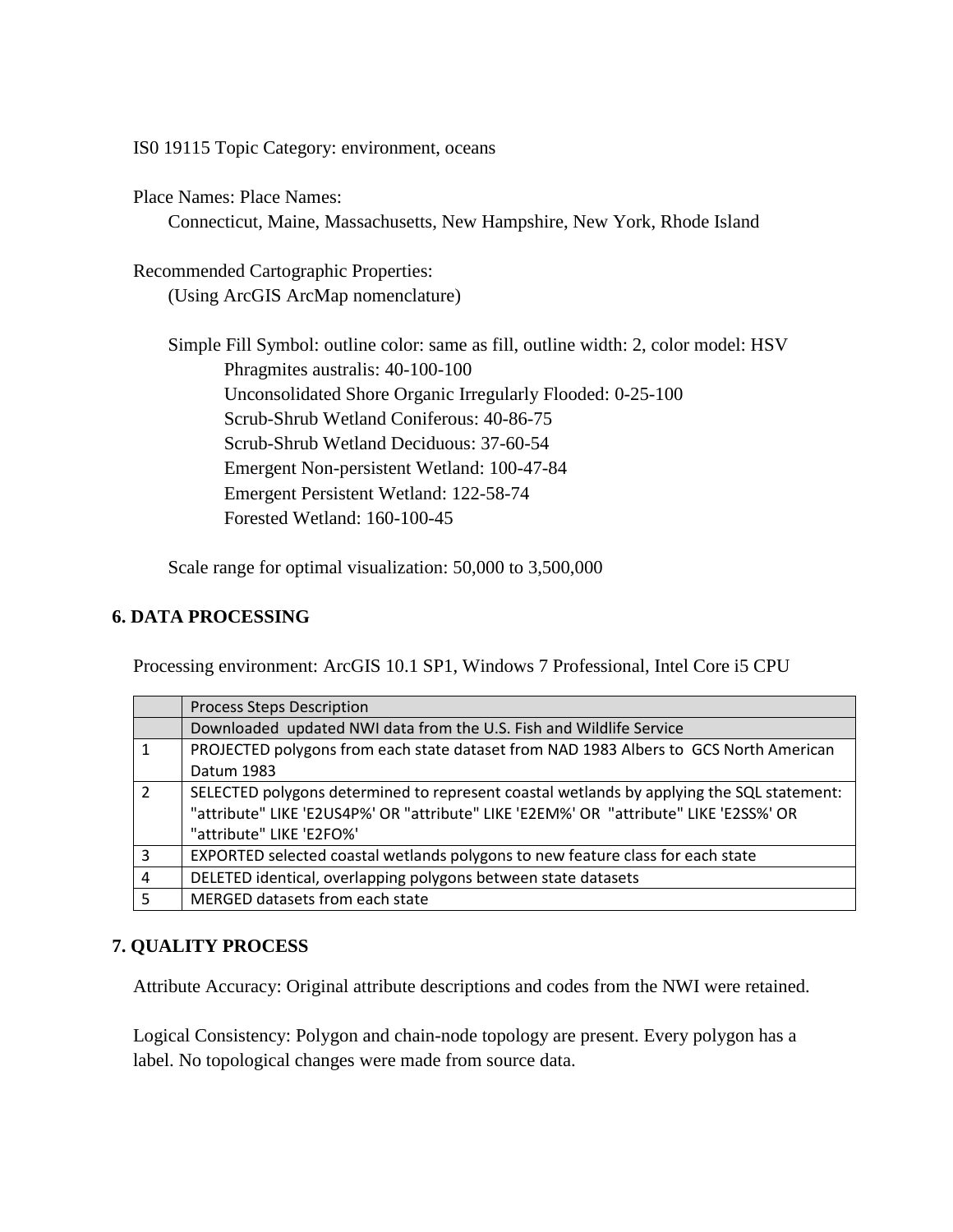Completeness: This dataset represents coastal wetlands in the northeastern U.S. from the NWI. Datasets were downloaded for the states Maine, Massachusetts, New Hampshire, Rhode Island, Connecticut, and New York. Each state dataset was examined for duplicate records, which were eliminated before merging into a single regional product. Only NWI features identified within wetland classes were retained.

An update to this coastal wetlands product was necessary in order to incorporate updates from a coastal wetlands mapping project completed by Virginia Tech in 2013.The Conservation Management Institute at Virginia Tech was contracted by the Wildlife Management Institute to complete wetland mapping initiatives for coastal areas within the North Atlantic Landscape Conservation Cooperative (NALCC) in 2013. The goal of this project was to provide a rapid update for wetland mapping in 162 coastal areas in selected areas within the NALCC, including Maine, Massachusetts, and New York. This rapid update was completed in September 2013, and was incorporated into the NWI in 2014.

The NWI data represents the extent of wetlands and deepwater habitats that can be determined with the use of remotely sensed data and within the timeframe for which the maps were produced. The accuracy of image interpretation depends on the quality of the imagery, the experience of the image analysts, the amount and quality of the collateral data, and the amount of ground truth verification work conducted. Certain wetland habitats are excluded from the National (NWI) mapping program because of the limitations of aerial imagery as the primary data source used to detect wetlands. These habitats include seagrasses or submerged aquatic vegetation that are found in the intertidal and subtidal zones of estuaries and near shore coastal waters. Some deepwater reef communities (coral or tuberficid worm reefs) have also been excluded from the inventory. These habitats, because of their depth, go undetected by aerial imagery. There is a margin error inherent in the use of imagery, thus detailed on-theground inspection of any particular site, may result in revision of the wetland boundaries or classification, established through image analysis. Wetlands or other mapped features may have changed since the date or the imagery and/or field work. There may be occasional differences in polygon boundaries or classifications between the information depicted on the map and the actual conditions on site. It is recommended to refer to the source dataset indicated in the source citation information.

Positional Accuracy: NWI data are intended for use at a scale of 1:12,000 or smaller.

Timeliness: The NWI data is up to date as of 2014. Source data within the NWI was collected between 1977 and 2014.

Use restrictions: None